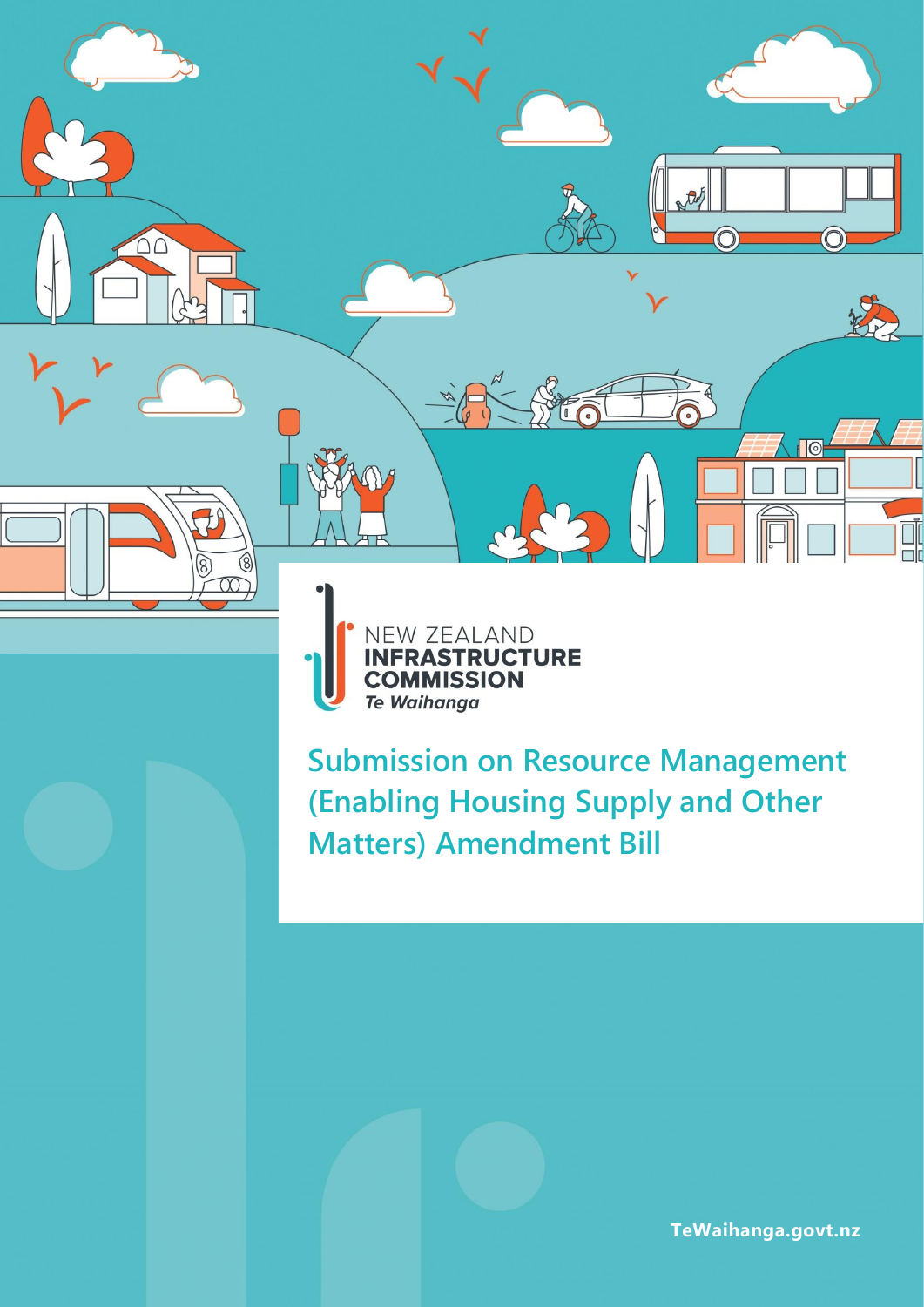

16th November 2021

Committee Secretariat Environment Committee Parliament Buildings Wellington [en@parliament.govt.nz](mailto:en@parliament.govt.nz)

Dear Environment Committee members,

# **Submission on Resource Management (Enabling Housing Supply and Other Matters) Amendment Bill**

The New Zealand Infrastructure Commission, Te Waihanga welcomes the opportunity to submit to the Environment Committee on the Resource Management (Enabling Housing Supply and Other Matters) Amendment Bill. We would welcome the opportunity to speak to our submission.

Our purpose is to co-ordinate, develop, and promote an approach to infrastructure that improves the well-being of New Zealanders. To this end, the recently released draft Infrastructure Strategy outlines challenges that the infrastructure sector needs to address or respond to over the next three decades. 1 These include a need for more housing in growing cities, especially in areas that are already well served by transport and other infrastructure.

### **We support the proposed bill**

The Bill would establish new Medium Density Residential Standards, bring forward implementation of the National Policy Statement on Urban Development, and make other supporting changes.

Te Waihanga supports this reform, as it would contribute significantly to meeting Recommendation S3.13 in the draft Infrastructure Strategy ("Increase housing development opportunities in areas with good access to infrastructure") by accelerating the implementation of the NPS-UD and enabling greater urban development through minimum levels of upzoning. It is also compatible with Recommendation S3.8 ("Improve the efficiency and consistency of urban planning by standardising planning rulebooks").

Cost benefit analysis suggests that the proposed Medium Density Residential Standards will significantly relax restrictions on new housing construction, especially in areas with good transport access to employment centres, allowing more homes to be built and reducing growth in house prices.<sup>2</sup> The resulting social benefits significantly outweigh the costs, including any impacts on public infrastructure requirements. We have reviewed this analysis and agree with this conclusion.

<sup>1</sup> Available online at our website: [https://www.tewaihanga.govt.nz/strategy/new-zealand-infrastructure-strategy/.](https://www.tewaihanga.govt.nz/strategy/new-zealand-infrastructure-strategy/) The draft Strategy is currently under ministerial review. The Infrastructure Commission will receive ministerial comments not before December 24<sup>th</sup> and then has three months to finalise the New Zealand Infrastructure Strategy.

<sup>2</sup> [https://environment.govt.nz/publications/this-report-provides-a-cost-benefit-analysis-including-the-estimated-number-of](https://environment.govt.nz/publications/this-report-provides-a-cost-benefit-analysis-including-the-estimated-number-of-dwellings-enabled-by-medium-density-residential-standards-over-58-years-as-part-of-proposals-to-enable-more-housing-supply-in-our-main-urban-areas/)[dwellings-enabled-by-medium-density-residential-standards-over-58-years-as-part-of-proposals-to-enable-more-housing](https://environment.govt.nz/publications/this-report-provides-a-cost-benefit-analysis-including-the-estimated-number-of-dwellings-enabled-by-medium-density-residential-standards-over-58-years-as-part-of-proposals-to-enable-more-housing-supply-in-our-main-urban-areas/)[supply-in-our-main-urban-areas/](https://environment.govt.nz/publications/this-report-provides-a-cost-benefit-analysis-including-the-estimated-number-of-dwellings-enabled-by-medium-density-residential-standards-over-58-years-as-part-of-proposals-to-enable-more-housing-supply-in-our-main-urban-areas/)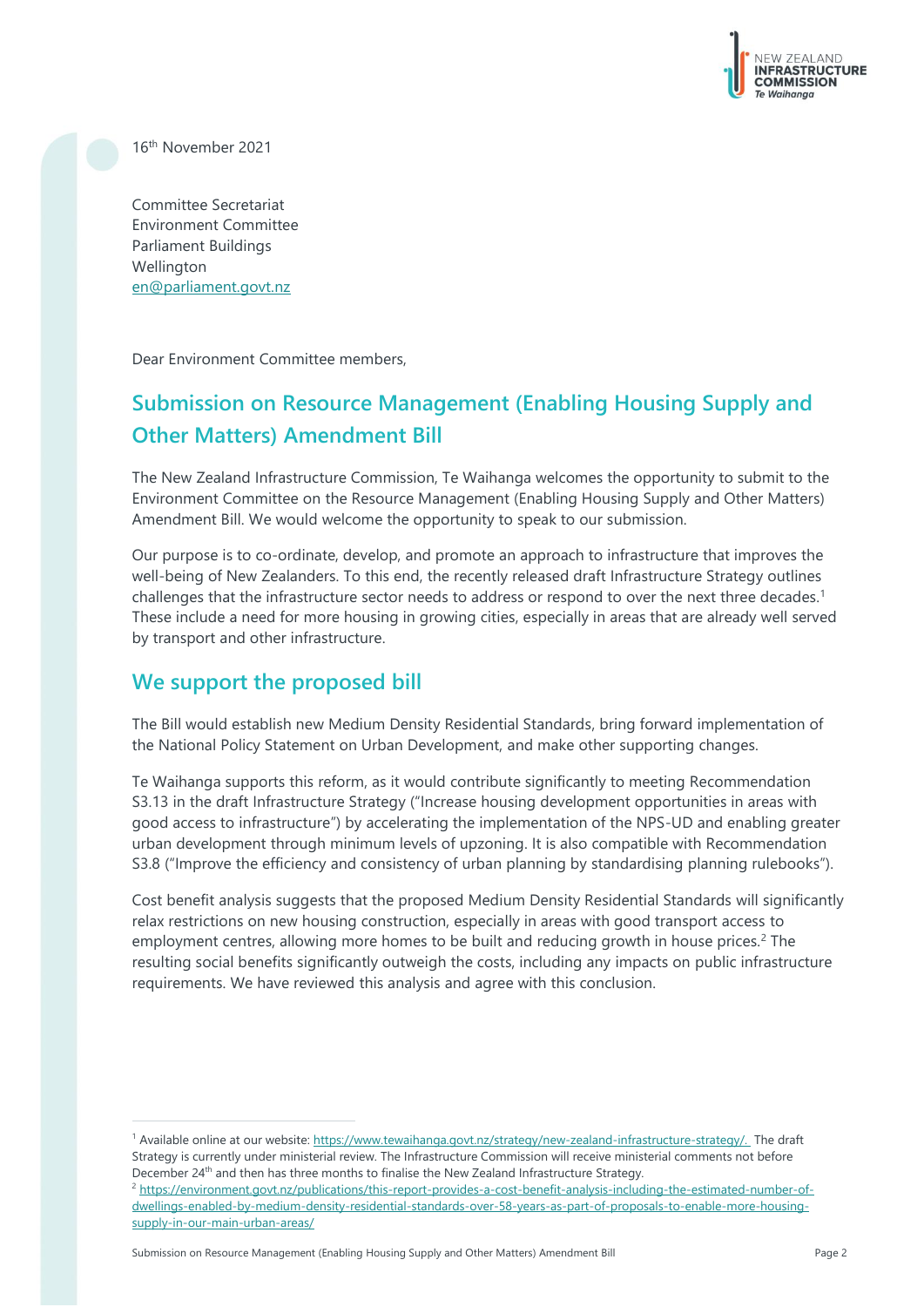

## **The proposed changes will have infrastructure implications**

Infrastructure and housing development are closely linked. If on-site infrastructure solutions are not available, new homes must be connected to networked infrastructure, including water, transport, energy, and telecommunications infrastructure.

Section 6.3 of the draft Infrastructure Strategy ("Building attractive and inclusive cities") outlines a package of other recommendations that can help to manage infrastructure impacts arising from housing development in cities. We recommend that these recommendations be implemented alongside this bill. In our submission, we highlight some particularly relevant recommendations<sup>3</sup>.

### **The bill is unlikely to increase total infrastructure costs in the long run**

Some commentators have argued that the bill will increase total infrastructure costs, placing urban councils under unacceptable financial strain.

In our view, this is misleading. Intensification increases the number of homes but overall usage of network infrastructure like water, transport, electricity, and telecommunications and social infrastructure like schools and hospitals is unlikely to increase significantly if at all. This is because the primary impact of the bill is to shift where people live and how crowded the housing stock is, rather than to increase New Zealand's total urban population.<sup>4</sup>

People, rather than buildings, drive network infrastructure demands. Six people housed together in one house will use the same amount of water, wastewater, and transport infrastructure as the same six people living in two separate homes on the same site. <sup>5</sup> Similarly, they will use the same amount of educational and health services under either scenario.

In the long run, the bill will not significantly increase total use of infrastructure networks, but it may mean we have to supply infrastructure in different locations than we were previously expecting.

## **The public cost for infrastructure could be lower under the bill**

As noted in the cost benefit analysis report, infrastructure costs are lower, on average, for mediumdensity developments and developments in some inner-city areas<sup>6</sup>. This is more likely to occur when added travel demand can be accommodated via existing public transport, active travel, and micromobility options, and where intensification allows the fixed costs of building infrastructure like wastewater pipes to be shared among more people. From an infrastructure perspective then, this raises questions for the appropriateness of the specification of "at least 3 dwellings" per site. It may be more

<sup>&</sup>lt;sup>3</sup> This submission focuses on the infrastructure implications of the Bill. However, we note that there are many non-infrastructure issues that are important. These include issues such as good governance and management of high-density housing and related on-site infrastructure. These issues are important for the success of such ventures. Accordingly, we suggest that this committee might use Standing Order 301 to seek the views of the Finance and Expenditure Committee, since that committee currently has before it the Unit Titles (Strengthening Corporate Governance and Other Matters) Amendment Bill.

<sup>4</sup> For instance, quantitative modelling of the economic impacts of regional house prices suggests that even in an 'upper bound' scenario in which we built enough homes to reverse all excess price growth over the last generation, New Zealand's population would only increase by at most 7% due to reduced migration to Australia. The effect of this policy is likely to be more incremental than that, meaning that total urban population is unlikely to materially change. See<https://www.tandfonline.com/doi/abs/10.1080/00779954.2020.1791939>

<sup>&</sup>lt;sup>5</sup> However, if each individual dwelling has an 'entitlement' to a given quantity of infrastructure capacity, then the total capacity of the network may need to increase even if actual usage does not change significantly. This can be addressed by adopting measures to manage peak-time usage and then reviewing per-dwelling capacity requirements to better reflect actual requirements. <sup>6</sup> Page 102. Also see, MR Cagney, Beca & Covec, 2016, Cost benefit analysis of policy options for a National Policy Statement on Urban Development Capacity.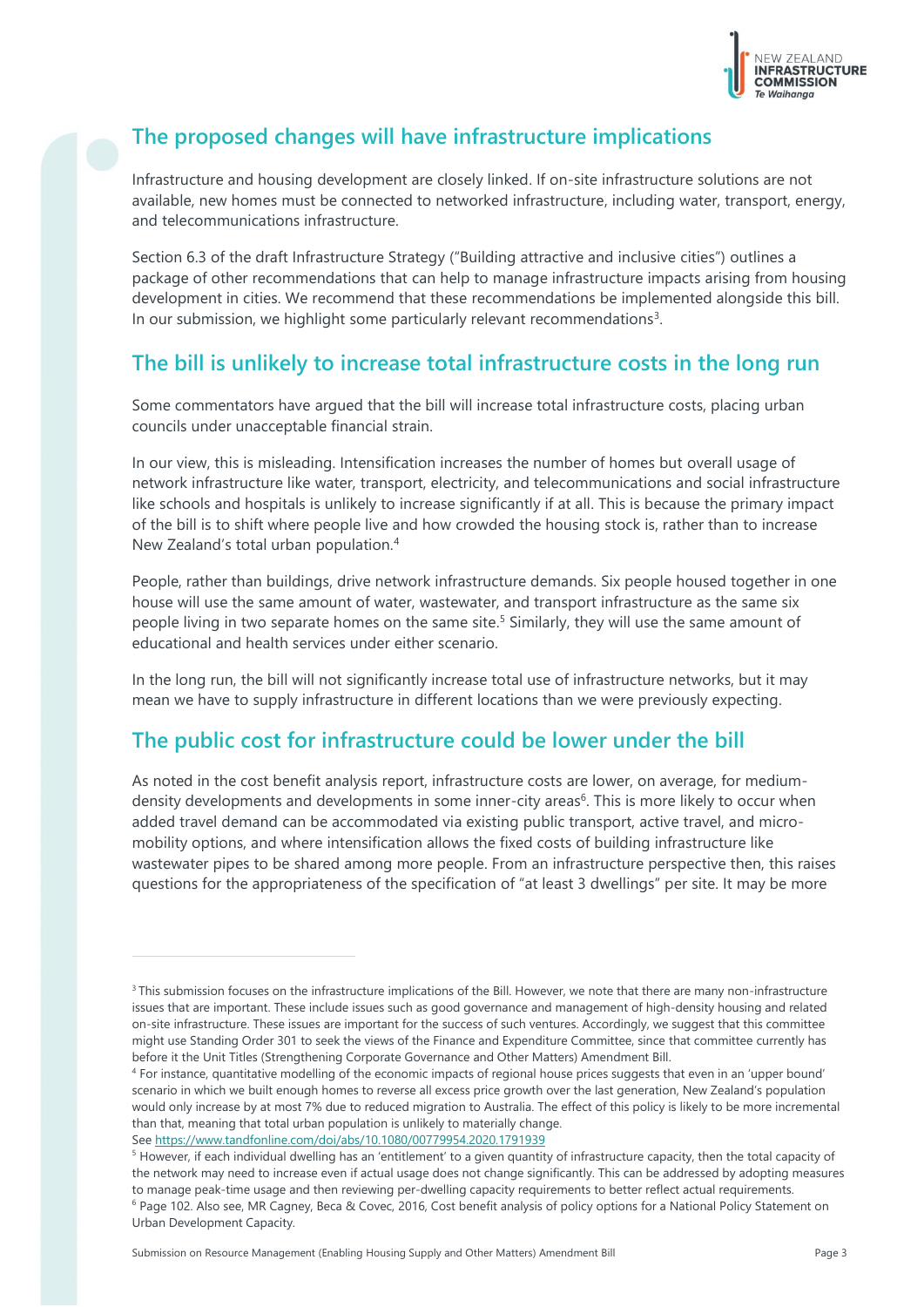

appropriate to consider a number that is higher – for instance, five dwellings, so that the fixed costs of infrastructure can be more easily spread win cases where there is demand for greater density.

#### **The bill will increase uncertainty about where development will occur**

Increasing housing development opportunities throughout cities will, initially, increase uncertainty about where infrastructure demands may increase. This will create some short-term financial risks for councils, which rely upon development contributions (DCs) to repay loans for growth infrastructure, and other infrastructure providers that must choose where to provide capacity.

To illustrate, consider a case in which a council is expanding its wastewater network to service a new greenfield subdivision. It will take out a loan to pay for the up-front costs and levy development contributions on new homes that are built in the subdivision to repay the loan. Under the proposed bill, some development activity may be diverted elsewhere in the city, meaning a slower pace of development in the greenfield subdivision and hence a slower rate of repayment on the loan.<sup>7</sup>

The greenfield infrastructure will eventually be used, but in the interim the council will incur higher interest costs and may have less ability to borrow to finance other infrastructure upgrades.

Councils are aware of this problem and have traditionally responded by restricting housing development in many locations. While this manages the financial risk that councils incur when providing new infrastructure, it results in other adverse consequences, such as higher housing costs. In our view, there are better ways to manage these financial risks, including:

- More flexible and responsive planning and provision of infrastructure
- Greater use of measures to manage infrastructure demands arising from new development
- Better asset management data to understand where upgrades and renewals are needed
- Funding and financing tools that can better manage risks.

## **Infrastructure providers will need to be more flexible about when and where to upgrade infrastructure**

Although many councils have raised concerns about the infrastructure impacts of the bill, energy and telecommunication infrastructure providers have not publicly expressed similar concerns even though they will face similar uncertainties about where their services will be demanded.

This reflects the fact that energy and telecommunication providers have a more flexible and responsive approach to meeting increased demand. Councils should adopt better practices drawn from other infrastructure sectors. They should aim to develop a better picture of demand and respond to changes in demand by changing what they build and what they defer.

As outlined in the draft Infrastructure Strategy, this could include improvements to population growth forecasting (recommendation S2.2), more long-term designations for multi-use infrastructure corridors (recommendation S3.5), use of regional spatial planning to identify how infrastructure provision can

 $<sup>7</sup>$  Some councils, including Hamilton City and Tauranga City experienced this issue after the 2008 Global Financial Crisis. These</sup> councils took out loans for infrastructure to service new housing development, only to find that development activity and development contribution revenues slowed down significantly after the GFC. Development activity resumed after several years, but these councils were left with higher-than-expected debt.

As these examples highlight, councils already face risk around the timing and pace of development. In a sense, the bill adds to an existing risk rather than creating a new risk.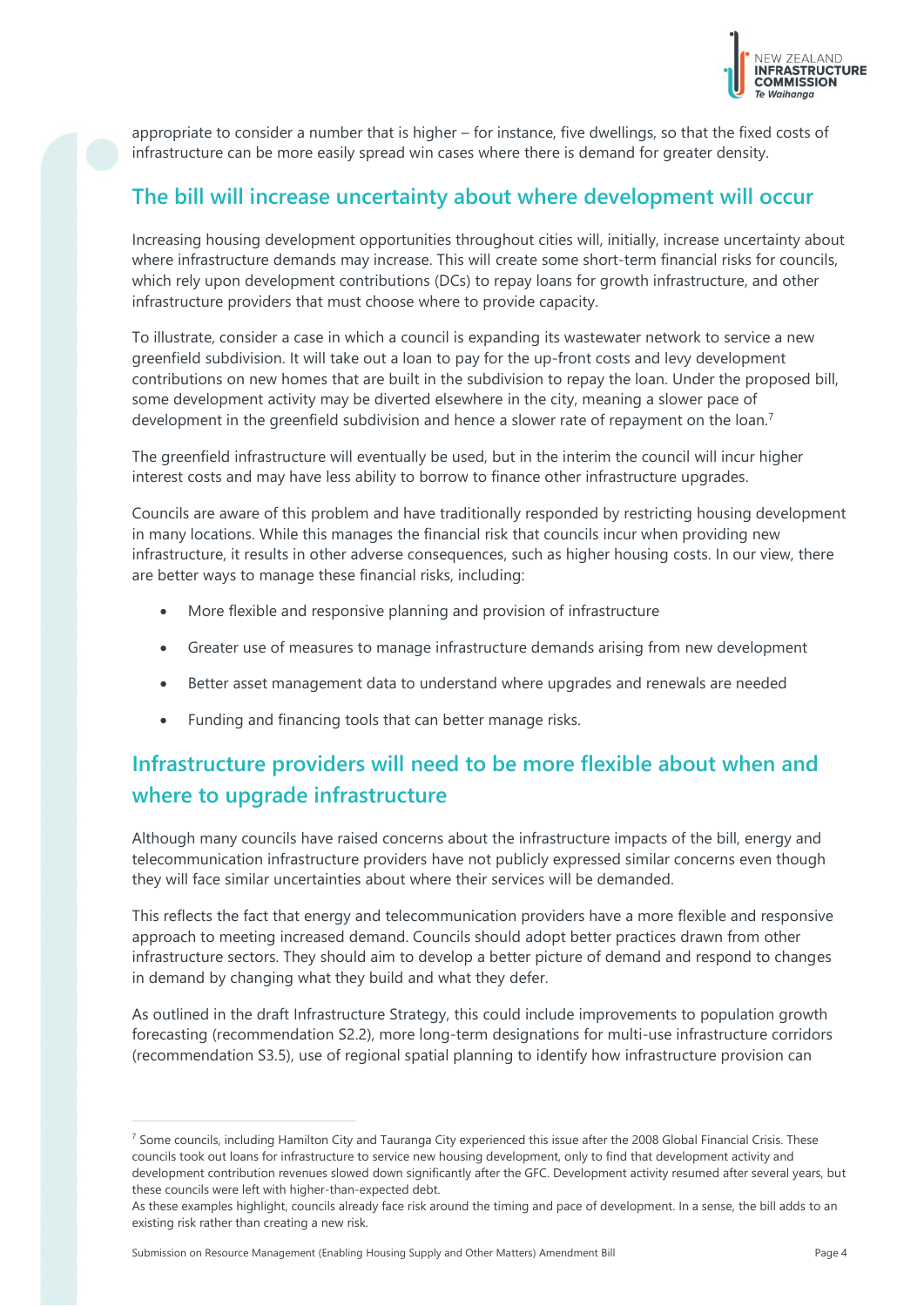

respond to multiple alternative futures (recommendation S3.10), and more consistent use of cost benefit analysis to guide infrastructure decisions (recommendation B1.5).

## **Infrastructure providers should use practical measures to manage infrastructure demands**

The draft Infrastructure Strategy outlines several practical measures that can be used to manage water and transport infrastructure demands arising from new housing development. If consistently implemented, these measures can significantly reduce the costs to provide infrastructure in growing cities.

Infrastructure networks often have significant under-used capacity at off-peak times. For instance, peaktime use of urban water and transport networks may be twice as high as off-peak use.<sup>8</sup> These networks could accommodate additional users if appropriate mechanisms were in place to encourage better use of spare capacity at off-peak times.

Some key measures to achieve this include:

- Ensuring existing water reform allows for water metering and volumetric charging, which has been shown to reduce water demands and hence free up capacity on existing infrastructure (recommendation S3.1)
- Incentivising on-site water management and water conservation measures, which can reduce peak-time demands on water and stormwater networks (recommendation S3.2)
- Better application of transit-oriented development principles, which can significantly reduce traffic impacts from new development (recommendation S3.9)
- Use of congestion pricing to free up capacity on urban transport networks (recommendation S3.11). 9

In addition, there is an opportunity to strengthen the bill by setting standards for mixed-use zoning. The bill will provide more flexibility for housing. This should be matched with more flexibility for services that follow household locations, such as small-scale retail and hospitality and home-based business. This is consistent with recommendation S3.13b in the draft Infrastructure Strategy.

Enabling these activities in residential zones will reduce the need for commuting and retail trips, thereby reducing pressure on transport networks. This could be done by amending the proposed Medium Density Residential Standard to make some retail and commercial activities permitted activities in residential zones. If the Committee chose to adopt this recommendation, a pragmatic approach would be to review existing district plans to identify an appropriate threshold for small-scale activities.

<sup>&</sup>lt;sup>8</sup> Electricity networks are better utilised at off-peak times, reflecting a combination of pricing policies that encourage off-peak use and higher demand from industrial users that operate 24/7.

<sup>&</sup>lt;sup>9</sup> Te Waihanga's submission to the Transport and Infrastructure Select Committee inquiry into congestion pricing in Auckland highlighted how congestion pricing could optimise transport networks and complement existing transport funding arrangements. See [https://www.tewaihanga.govt.nz/assets/Uploads/Te-Waihanga-Submission-to-Transport-and-Infrastructure-Committee-on-](https://www.tewaihanga.govt.nz/assets/Uploads/Te-Waihanga-Submission-to-Transport-and-Infrastructure-Committee-on-Auckland-Congestion-Pricing.pdf)[Auckland-Congestion-Pricing.pdf](https://www.tewaihanga.govt.nz/assets/Uploads/Te-Waihanga-Submission-to-Transport-and-Infrastructure-Committee-on-Auckland-Congestion-Pricing.pdf)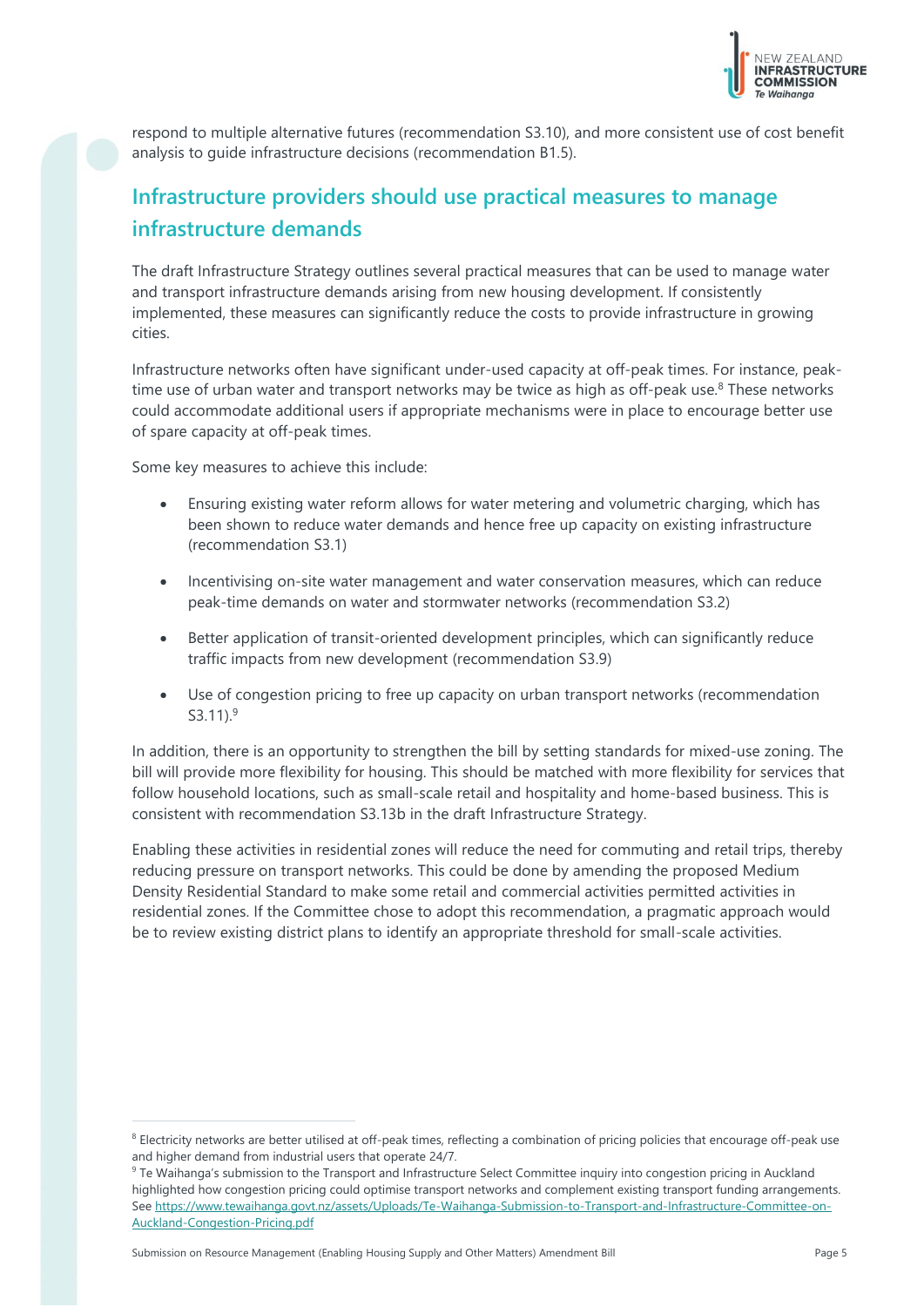

## **Better asset management data is needed**

Councils often have a poor understanding of asset condition and capacity, especially for water infrastructure.<sup>10</sup> This makes it difficult for them to identify where infrastructure upgrades may be needed to enable growth, and what alternative options are available to provide network capacity. For example, Water New Zealand data suggests that roughly 20% of water supplies are lost to leaks in high-growth urban councils. Reducing network losses could allow additional homes to be served without new infrastructure<sup>11</sup>

Rather than using a lack of information to justify broad restrictions on housing development, the burden of proof should be on councils to identify where more infrastructure capacity is needed and consider all options for funding upgrades.

Recommendation S3.14 in the draft Infrastructure Strategy highlights the need for local and central government, alongside other relevant infrastructure providers, to work together to improve information on the capacity of existing infrastructure networks to accommodate growth and the cost of providing additional capacity. This recommendation should be adopted, with appropriate funding to ensure that it can be delivered.

## **Better funding and financing tools can help councils to manage risks**

Finally, and most importantly, better application of funding and financing tools can help councils and others to manage risks associated with provision of growth infrastructure. As noted above, the bill is likely to increase the financial risk associated with development contribution-funded infrastructure. Alternative mechanisms may help councils to transfer some of these risks.

There are three broad ways to do this.

First, councils should make greater use of special purpose vehicles for financing new infrastructure, including through the Infrastructure Funding and Financing Act (recommendation B2.5 in the draft Infrastructure Strategy). This can enable councils to remove some risk from their balance sheet.

Second, councils should look beyond development contributions for funding growth infrastructure. One option is to make greater use of targeted rates, which are enabled by the Local Government Act 2002, to ensure that landowners who benefit from the availability of new infrastructure make a fair contribution to the cost of that infrastructure (recommendation B2.7).<sup>12</sup> Another option is to make greater use of development agreements, which are contracts between councils and developers that specify when network infrastructure upgrades will occur to support housing development and when developers will make payments for new infrastructure.

Third, development contributions need to be improved (recommendation B2.3). Achieving significant improvements would require additional Department for Internal Affairs guidance on development contributions policy, better modelling of costs (including costs that are incurred after development occurs), and potentially also changes to the Local Government Act 2002.

<sup>11</sup> Data sourced fro[m https://www.waternz.org.nz/NationalPerformanceReview](https://www.waternz.org.nz/NationalPerformanceReview)

Submission on Resource Management (Enabling Housing Supply and Other Matters) Amendment Bill Page 6

<sup>&</sup>lt;sup>10</sup> As part of the Three Waters Reform programme, the Department for Internal Affairs recently compiled information on water asset condition and investment plans from councils. The Department's advisors highlighted some concerns with the quality of this information, which may indicate poor asset management planning.

See<https://www.dia.govt.nz/three-waters-reform-programme-national-evidence-base>

Some leakage is inevitable in any water network, as it is not economic to find and fix every minor leak. However, past experience shows that there are gains to be had from identifying and fixing the worst leaks.

 $12$  When infrastructure providers provide infrastructure that enables housing development, this creates 'option value' for landowners, who can choose whether to build now or wait for demand and prices to increase further. Some economists have argued that this value should be reflected in the charges levied by infrastructure providers. See<https://heinonline.org/HOL/LandingPage?handle=hein.journals/critjinov5&div=8&id=&page=>